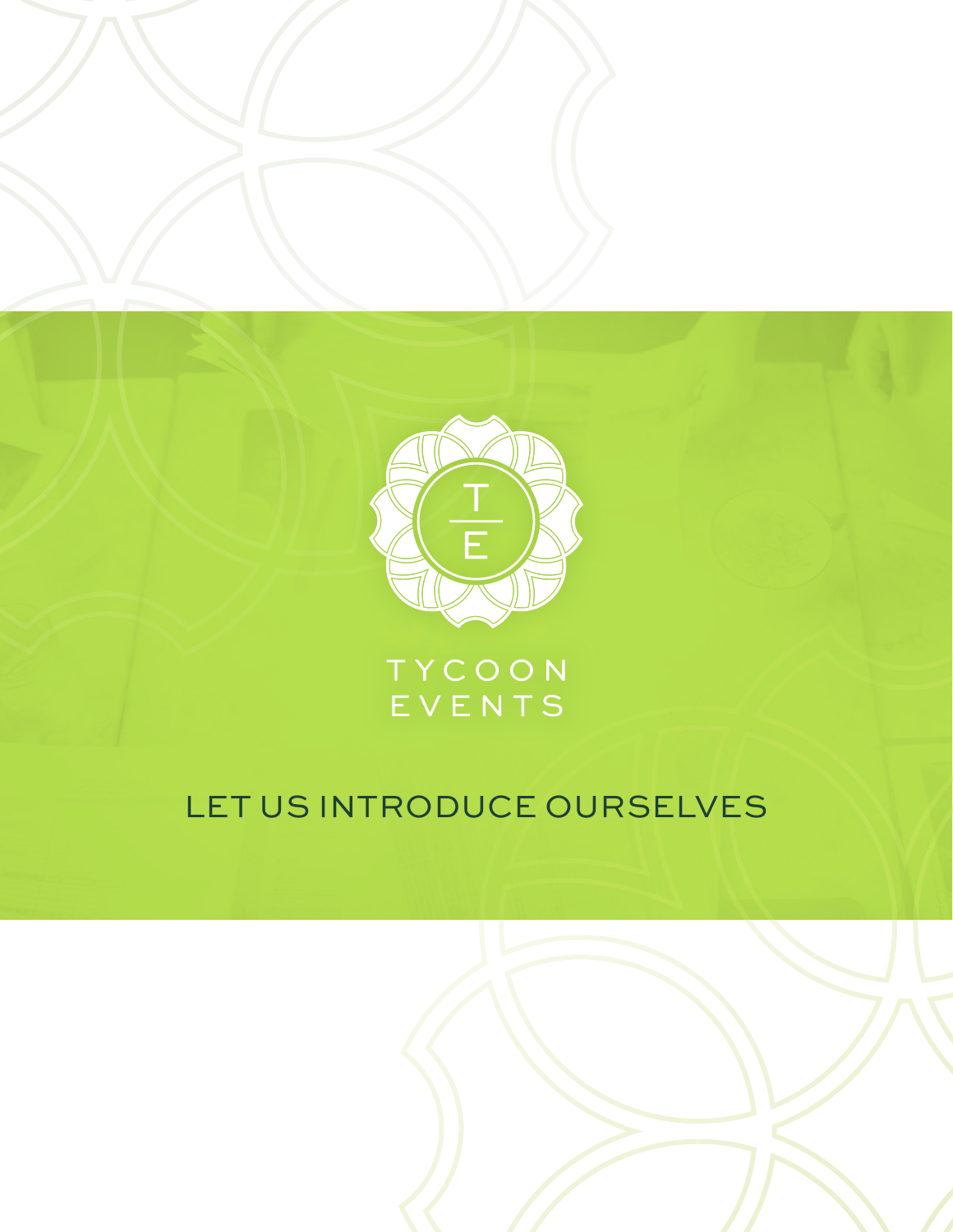

# WHO IS **TYCOON** EVENTS?

launching your next big initiative, Tycoon Events special events, and conference management event services.

### **As the Leaders/the Dreamers/the Thinkers, our clients have a Mission.**

#### **As the Storytellers, Tycoon Events has a Purpose and our Purpose is simple:**

Curate an immersive, customized opportunity (an event) that pioneer our client's mission (their dream, their vision, their strategy, their

Don't get us wrong! We also love to throw a good job at it!

# WHY TYCOON EVENTS?

At Tycoon Events, we pride ourselves on:

## **PLANNING WITH PURPOSE.**

Our role as a curator of immersive experiences tailored to a unique purpose

# **ADDING VALUE.**

Our commitment to adding value for the client, including complete transparency throughout the planning process

## **EXCEEDING EXPECTATIONS.**

Our people exceed expectations to make the service and experience memorable

We are committed to providing our clients with the highest quality of service and we pride ourselves on providing distinctive value. We maintain the position that our service is consistently delivered above and beyond the expectations and criteria required for each event or project.

We are committed to working within our clients timelines, budget, and scope of their needs and requirements. Any changes to quotes, proposals, and costs of services will be communicated in writing and with adequate and fair notice. We understand and adhere to codes of protocol and confidentiality with regards to our clients and their projects. We realize that the event or project is a reflection of our clients and are representative of their brand and we are therefore committed to ensuring that our client is always positioned in a highly professional and authentic manner.

We are committed to directing and assisting our clients in the most cost-effective manner to ensure the successful completion of their event or project. We regard the importance of informing and educating our clients about the industry and best practices to assist them in the successful planning and completion of their projects.

We believe that all transactions should be mutually beneficial and that the relationship with our clients and colleagues are based on good faith, trust, and respect.

#### 150, 10216-124 Street, Edmonton Ab T5N 4A3 **\*** info@tycoonevents.ca **\*** [tycoonevents.ca](www.tycoonevents.ca)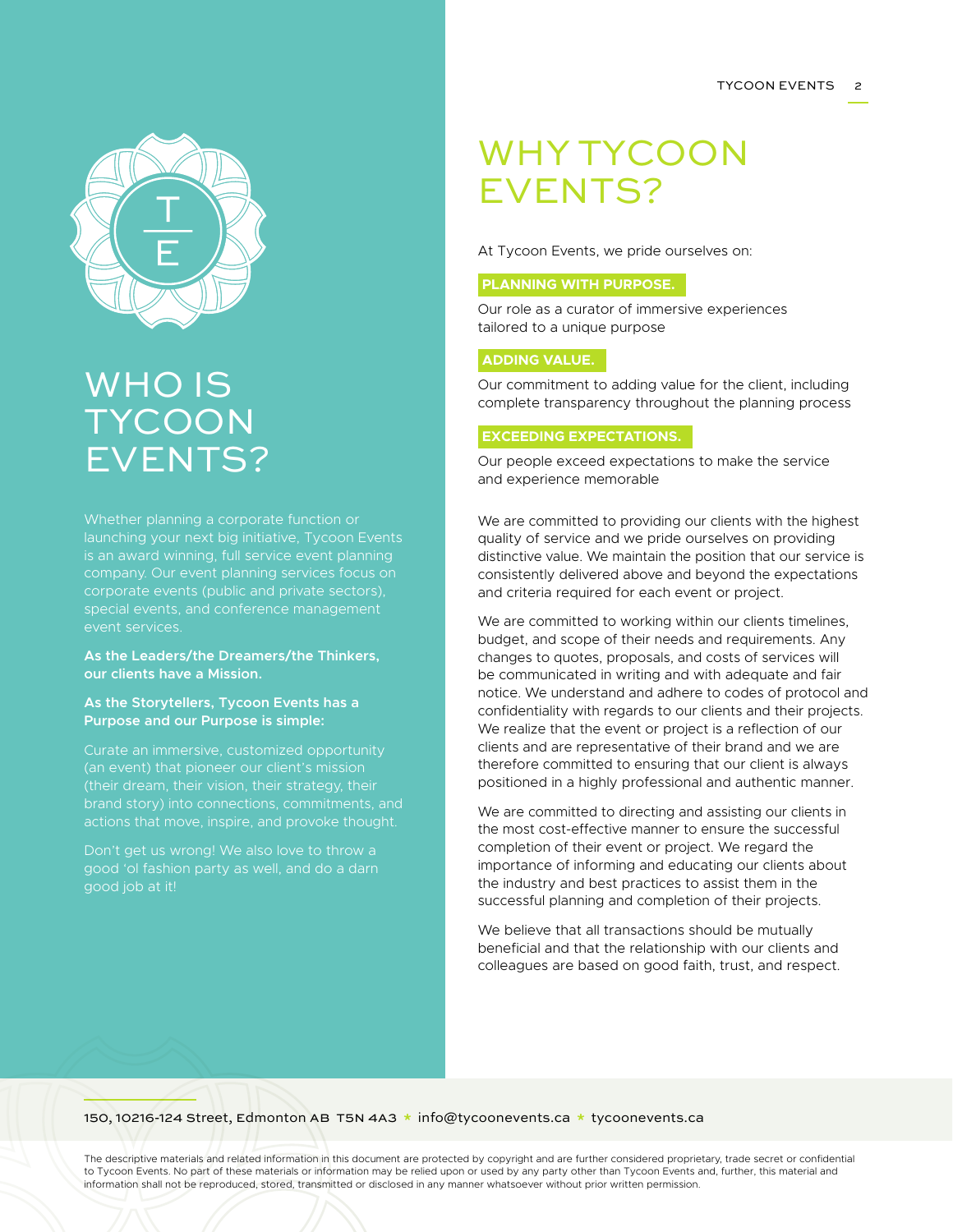# WHO DOES TYCOON REPRESENT?

We work with our clients to not only ensure that events align with their organization's strategy and goals, but also to maximize engagement, create value, elevate the experience for attendees, focus on the story being told, and ensure that all event decisions align with the event's purpose. We have experience working on events that have required us to collaborate with internal teams, committee groups, or on events where the expectation is to reinvigorate and elevate.

#### **Some of our clients include:**

- **\*** AdaptAbilities
- **\*** Alberta Blue Cross
- **\*** The Alberta Podcast Network
- **\*** Alliance francaise of Edmonton's 'Make Music Edmonton' Festival
- **\*** ATB Financial
- **\*** Autism Speaks Canada
- **\*** BioWare
- **\*** Boston Pizza
- **\*** Capital Power
- **\*** Global News Woman of Vision
- **\*** The Little Potato Company
- **\*** The Office of the Auditor General of Alberta
- **\*** Servus Corporate Centre
- **\*** Solar Alberta
- **\*** Stollery Children's Hospital Foundation
- **\*** Syngenta Canada
- **\*** TEC Edmonton
- **\*** United Way
- **\*** University of Alberta Libraries
- **\*** University of Alberta School of Business
- **\*** 124th Street Business Association's 'All is Bright' Winter Festival

#### **Recent awards and accolades include:**

- **2020** Finalist, Best Single Day Event Produced for a Corporation by a Third Party Planner (Canadian Event Awards)
- **2020** Finalist, Best Event Design/Decor Concept \$50,000 – \$150,000 (Canadian Event Awards)
- **2020** Finalist, Most Outstanding \$250,000 \$500,000 (Canadian Event Awards)
- **2019** Winner, Best Supplier Creativity and Design (Edmonton Event Awards)
- **2019 Finalist, Best New Event Product Or** Idea (Edmonton Event Awards)
- **2019** Finalist, Best Live Event (Edmonton Event Awards)
- **2019** Finalist, Outstanding Community/Non-Profit Event (Edmonton Event Awards)

#### 150, 10216-124 Street, Edmonton Ab T5N 4A3 **\*** info@tycoonevents.ca **\*** [tycoonevents.ca](www.tycoonevents.ca)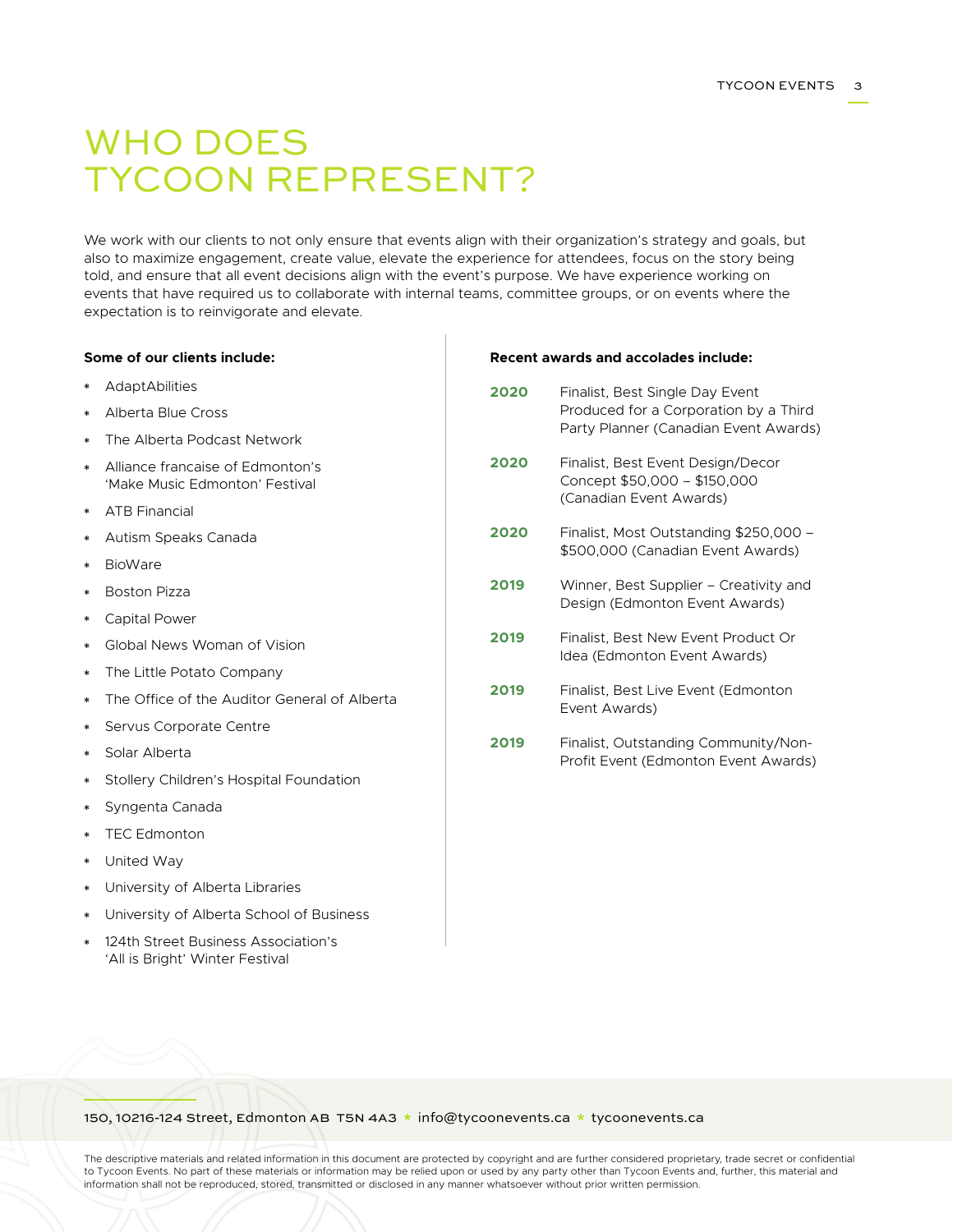# HOW DOES A THIRD PARTY PLANNER ADD VALUE?

It is quite common that organizations will turn the responsibility of planning and orchestrating a conference, seminar, meeting or other corporate event over to a member of its team. These professionals may not have the proper tools and abilities, or time, to handle the boundless tasks that make up everyday life for today's event managers. By bestowing the responsibilities of event coordination onto internal professionals, their time, concentration and energy are pulled away from performing their own set of important tasks and they perform in an unfocused, scattered, and inefficient manner. The result can be stressed out, burned out and resentful employees struggling to accomplish their regular duties in addition to feeling overwhelmed in hopes of pulling off a flawless and successful event.

Hiring a third party planner allows internal staff and teams to prioritize their tasks and stay focused on the things they need to accomplish. A contracted planner will also likely be far more efficient and diligent when planning the event as the skillsets needed to accomplish the job are within their wheelhouse and they will efficiently be able to enlist support services from their many partnerships in the industry.

#### **Overall, third party event planners can provide many benefits to the clients they serve:**

- **\*** Save time and money for organizations
- **\*** Can tap into nationwide or worldwide networks
- **\*** Ability to leverage buying power to secure better hotel and venue rates
- **\*** Assurance of continuity even if someone leaves the company
- **\*** Better technology to help with housing and registration
- **\*** Team collaboration to resolve client issues
- **\*** Preferred partners for such things as AV services, transportation, catering, etc.
- **\*** Broader experience resulting in a higher level of customer service
- **\*** Thinking outside the box

#### **Our team is proud to belong to such professional organizations as:**

- **\*** Edmonton Chamber of Commerce (ECC)
- **International Live Events Association (ILEA)**
- **\*** Meeting Professionals International (MPI)

#### 150, 10216-124 Street, Edmonton Ab T5N 4A3 **\*** info@tycoonevents.ca **\*** [tycoonevents.ca](www.tycoonevents.ca)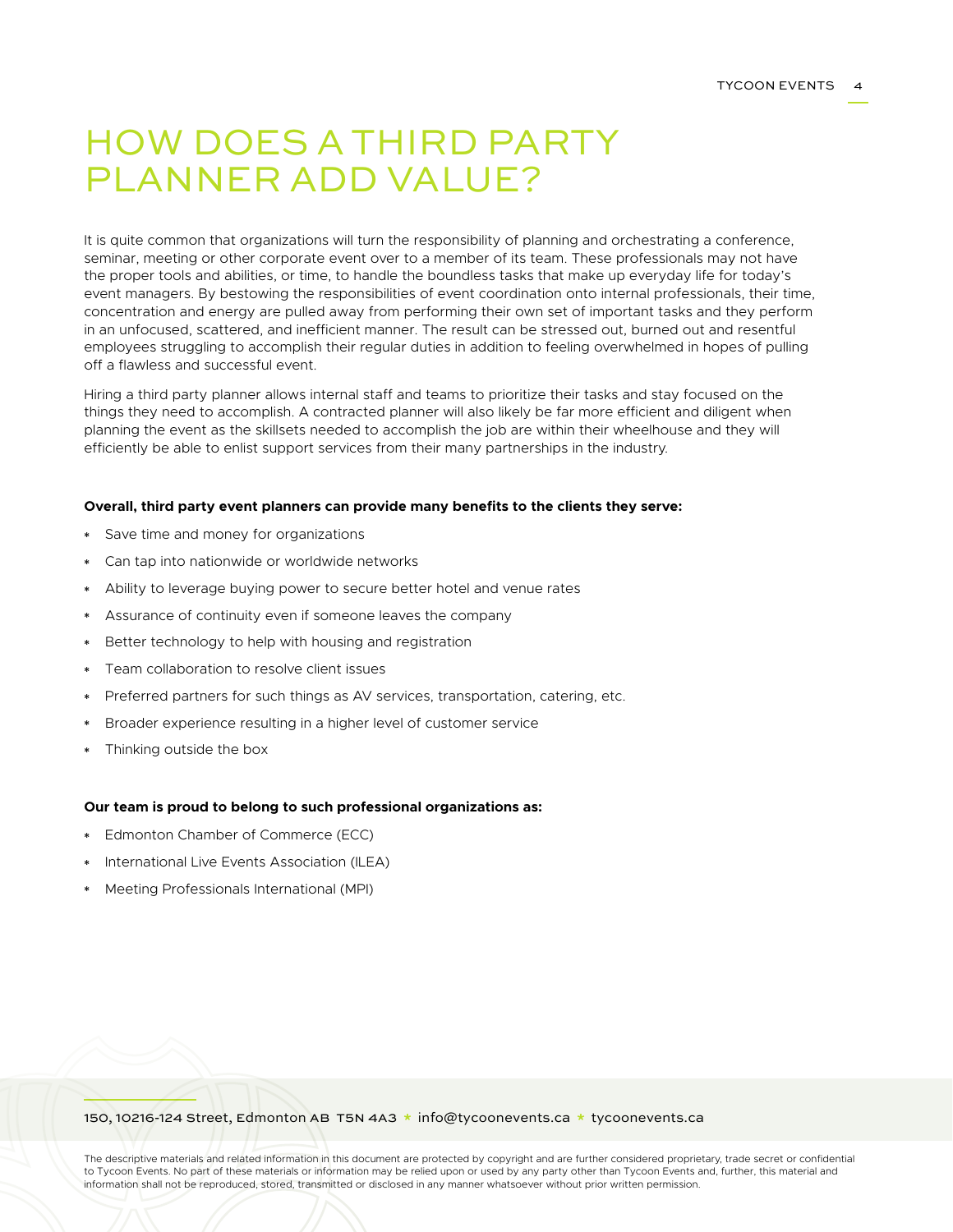# WHAT ROLE DOES TYCOON PLAY?

At Tycoon Events we get asked a lot of questions about the different roles event planners are responsible for; from what roles we fill in the lead up to the event, to the roles we're taking on at the event. Tycoon's team is made up of diligent, creative, and hard-working event professionals. They excel in the areas of communications, marketing, event design, set up and tear down, travel coordination, graphic design, project management, vendor coordination, sponsorships, volunteer management, on site coordination, and other event specialties. Below we'll list some of the different event planning roles, and what services you'll want to hire as part of your next event.

# **ONSITE EVENT MANAGER:**

An onsite event manager is responsible for managing logistics on the day of the event, onsite at the event venue. Their role, prior to the event start, can include such things as: overseeing event flow, managing timelines, managing event staff and volunteers and running through any required rehearsals, presentations or performances. Once the event has started their role includes: overseeing stage management, overseeing the event flow and timings, acting as a direct point of contact between the client, venue, entertainment, AV, event staff and volunteers, and managing event logistics.

# **EVENT AND PROJECT MANAGEMENT:**

The role of the event project manager is to manage the timelines and deliverables of the event, establishing a thoughtful and in depth critical path, assigning all action items and establishing critical deadlines. The event project manager will routinely check in on the individuals responsible for working on, and delivering, all action items to ensure that progress on the event planning is proceeding in a timely and efficient manner.

#### **EVENT DESIGNER:**

An event designer is the creative force of an event team who focuses on the aesthetics of an event, the "feel" of the event if you will. They help to create the mood and atmosphere of the event. The event designer is the person who works specifically on arrangements, decor and the overall aesthetic feel of the event. The event designer, though responsible for all of the logistics associated with the decor plan, will need to ensure that the event planner is aware of all logistical needs and ensure that they are feasible.

# **EVENT STAFF AND VOLUNTEER MANAGEMENT:**

Managing volunteer and event staff includes identifying and defining the various roles and areas where staffing support is needed, coming up with a staffing schedule, drafting a volunteer call out, managing volunteer recruitment and registration, managing communications, hosting volunteer orientations, ensuring that all volunteers and event staff are equipped with all of the information that they require, to being a point person on the day of the event.

### **EVENT SPONSORSHIP AND FUNDRAISING MANAGEMENT:**

Event sponsorship and fundraising is an opportunity for event planners to get creative when coming up with sponsorship packages while demonstrating specialized event planning skills. Approaching companies and organizations for financial support is never an easy task. The more thought, value-added thinking, customization, and attention to detail that goes into the package and approach will lead to more successful results in the end.

#### **DIGITAL EVENT STRATEGIST:**

The digital event specialist can take your in-person only event and transform it into a purely virtual event, or a hybrid of the two. This planner is very valuable, as they need to facilitate and understand how to bring essential event elements like sponsorship to the digital world and make it just as effective as in-person events. The digital strategist works very closely with the event manager to make sure all plans align together.

#### 150, 10216-124 Street, Edmonton Ab T5N 4A3 **\*** info@tycoonevents.ca **\*** [tycoonevents.ca](www.tycoonevents.ca)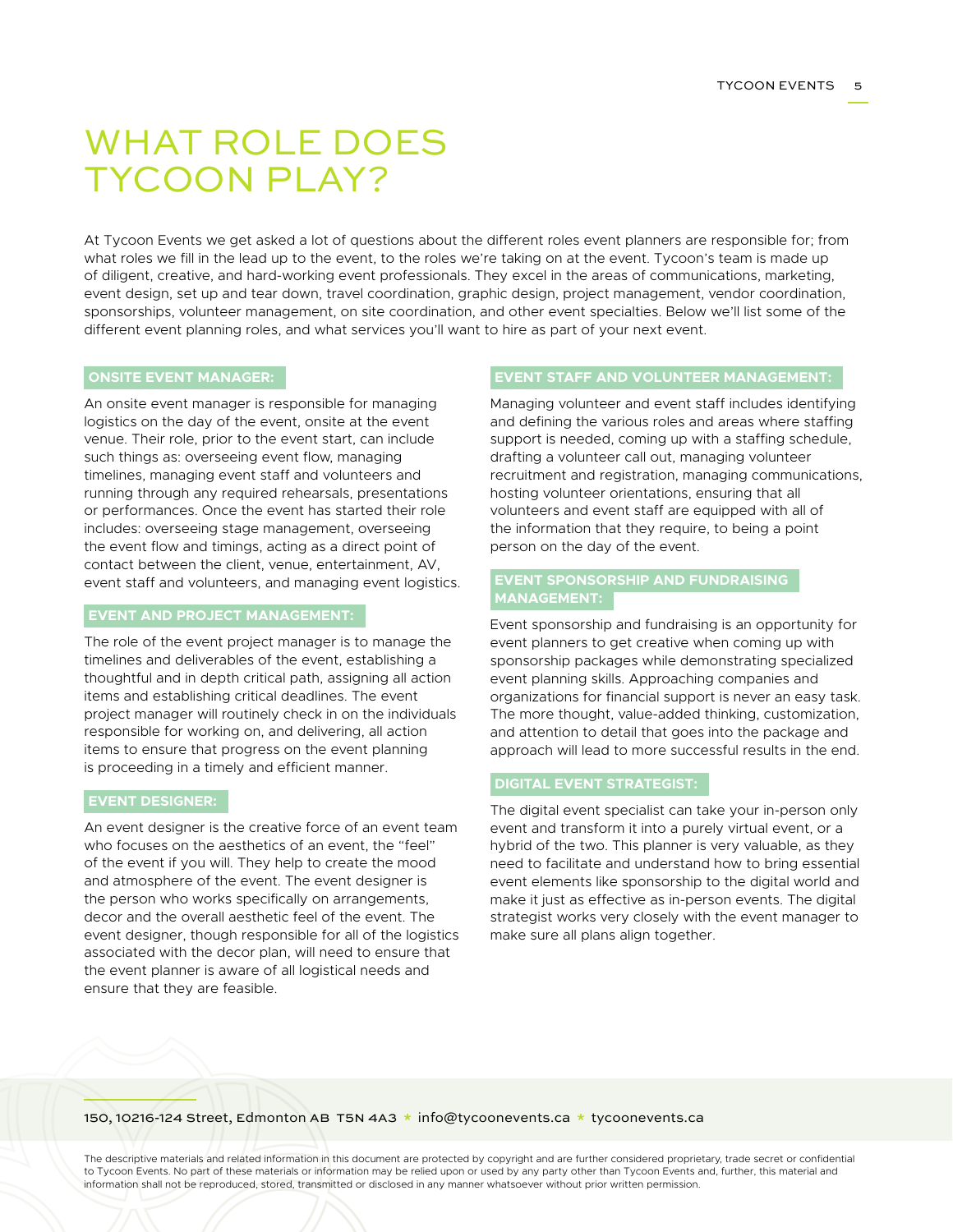# WHAT SERVICES DOES TYCOON PROVIDE?

Tycoon Events focuses on five specific areas of planning, which we call our five pillars. The five pillars are: Corporate Event Planning, Conference Management Services, Community & Non-Profit Events, Event Styling, and Event Consulting. By focusing on these five areas our clients can rest assured we are committed to fulfilling our specialties and have a common focal point. Here's how we summarize all five service types:

#### **CORPORATE EVENT PLANNING:**

Corporate planning usually involves full event management, as our corporate clients tend to take advantage of all of the specialties our third-party planners bring. These events are a mix of internal and external events and work best for companies that want the event planners to take the lead on all elements.

## **CONFERENCE MANAGEMENT SERVICES:**

Conference planning is specific to expertise specialized in the planning and delivering a conference. Conferences require a special set of skills and leadership to make sure they run according to plan. Tycoon Events typically works with committees and boards in a large capacity to make sure all deliverables are created and every person is held accountable to their area of focus.

#### **COMMUNITY & NON-PROFIT EVENTS:**

Tycoon Events recognizes that a lot of smaller organizations require help for their fundraising and community initiatives. Community planning can encompass anything from full event management to simple consultation. Our community clients ask us to be involved with donor appreciations, awareness events, and of course, large fundraisers.

#### **EVENT STYLING:**

Styling usually encompasses Tycoon Events being brought in at just the decor level. All decor is planned for and is also set up and taken down by our team as needed. This option is great for clients that just want to bring an additional design element to their events without requiring full event management.

### **EVENT CONSULTING:**

Consulting typically involves working with individuals or an internal team/team members to provide insight and feedback on various event elements. This role is wellsuited when an organization or company only want a third party perspective and skillful recommendations. Bringing a new set of eyes and information to the table can be extremely valuable to all of the end users.

Organizing an event is a large task, but with an event planner who has strong organizational and communication skills, years of experience and a passion for detail, hosting your perfect event is easy. At Tycoon Events, we'll work with you to capture your vision for an event and help you achieve your desired outcome.

# "PLANS ARE NOTHING; PLANNING IS EVERYTHING."

 *~ Dwight D. Eisenhower*

#### 150, 10216-124 Street, Edmonton Ab T5N 4A3 **\*** info@tycoonevents.ca **\*** [tycoonevents.ca](www.tycoonevents.ca)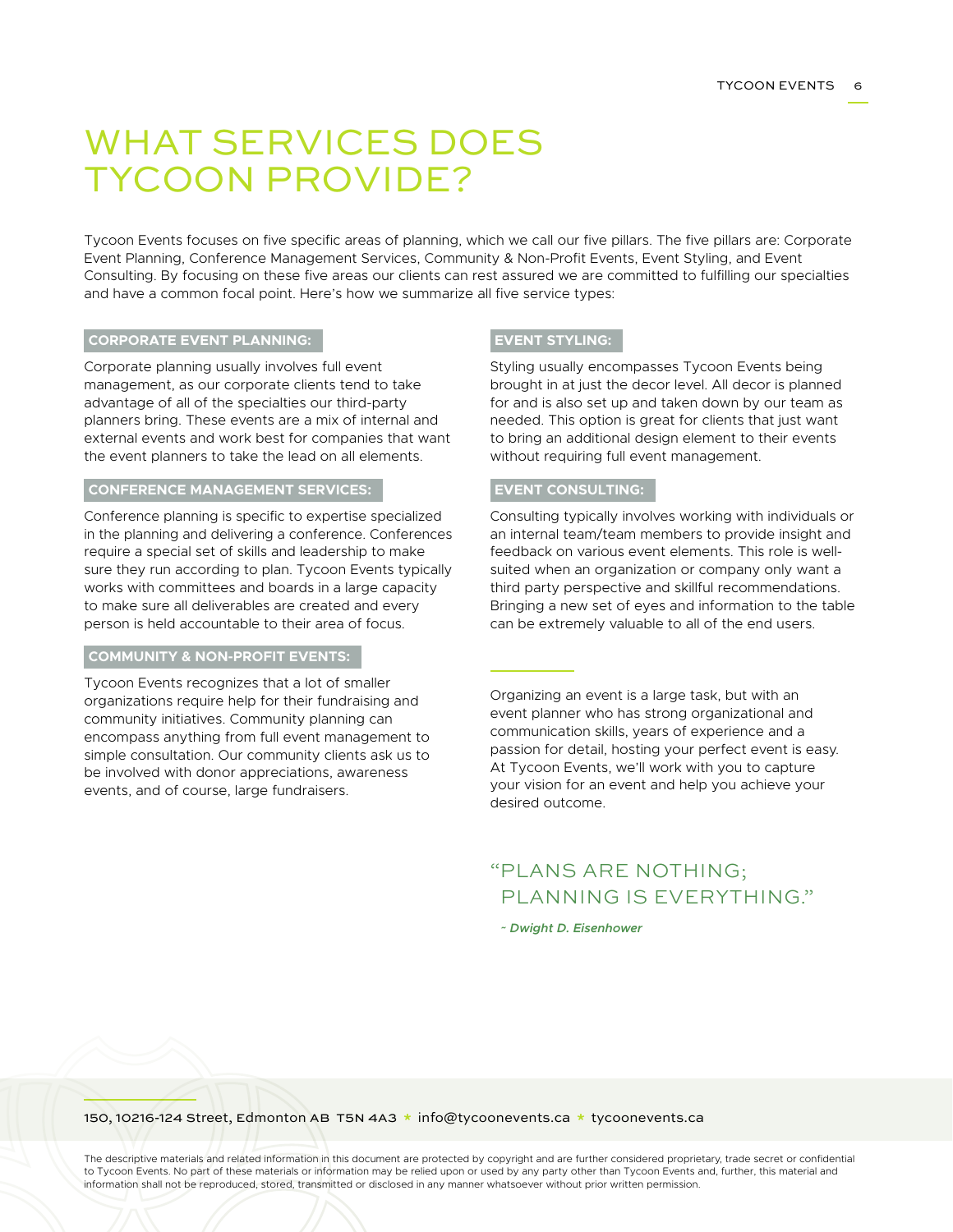# TYCOON'S EVENT PLANNING PROCESS



#### 150, 10216-124 Street, Edmonton Ab T5N 4A3 **\*** info@tycoonevents.ca **\*** [tycoonevents.ca](www.tycoonevents.ca)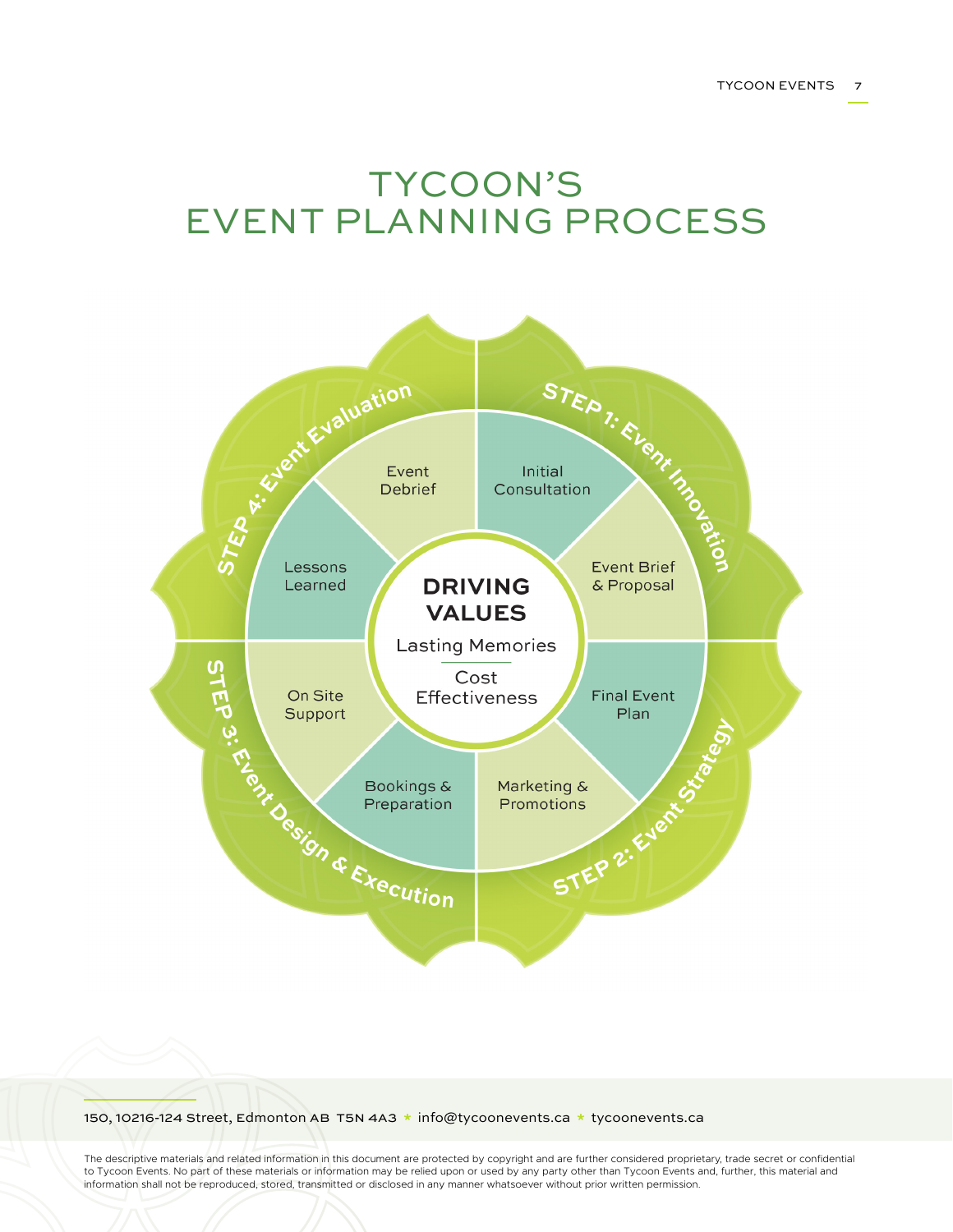# **TYCOON'S EVENT PLANNING PROCESS**

# **STEP 1: EVENT CONSULTATION AND INNOVATION**

- A. The event questionnaire is provided to the client and is to be completed.
- B. An initial consultation is had with the client (30 minutes to 1 hour) to review the event questionnaire and discuss in further detail.
- C. Based on the initial consultation, a quote is drafted and provided to the client. The quote will include high level details based on services required, event needs, and the event planning fee.
- D. If required, a follow up meeting takes place to review the quote. If all is in order, the client approves the quote.
- E. Once the quote is approved, a contract and retainer invoice is issued to secure our services.
- F. Before we can begin work, we must receive the signed contract and retainer payment.

### **STEP 2: EVENT STRATEGY**

- A. From the proposal and any follow up meeting(s) with the client, a final event plan is created. This document will provide the framework and strategy from which Tycoon Events and the client will work from moving forward. The event plan will also be used as a reflection piece when doing the post-event debrief.
- B. Development of the event strategy.
- C. Determine any additional services that may be required such as marketing, promotions, etc. If these services are not part of Tycoon's contract, we will determine who will be responsible for them.

#### **STEP 3: EVENT LEAD UP, EVENT DESIGN AND EXECUTION**

- A. Development of the critical path.
- B. All event design work, budgets, bookings, coordination of vendors, and prep for the event.
- C. Update client and team meetings as required.
- D. Onsite staffing support plan created.
- E. Production schedule and minute x minute created.
- F. Event day.

# **STEP 4: EVENT WRAP UP AND EVALUATION**

- A. Project closure.
- B. Expenses finalized. All invoices closed off and paid in full, including any remaining event planning fees to be paid.
- C. Follow up with all vendors, performers, entertainers, venue, event staff, etc. to get feedback on the event and what, if any, improvements could be made.
- D. Final meeting with the client to do an event debrief based on the client's feedback, to pass along all other feedback gathered, and to review the initial event plan that was created at the onset of the project.
- E. Lessons learnt to be applied or considered for the next time the event takes place, should it be re-occurring.
- F. Touch point with the client two to three weeks post-event to see if any further feedback was collected.

#### 150, 10216-124 Street, Edmonton Ab T5N 4A3 **\*** info@tycoonevents.ca **\*** [tycoonevents.ca](www.tycoonevents.ca)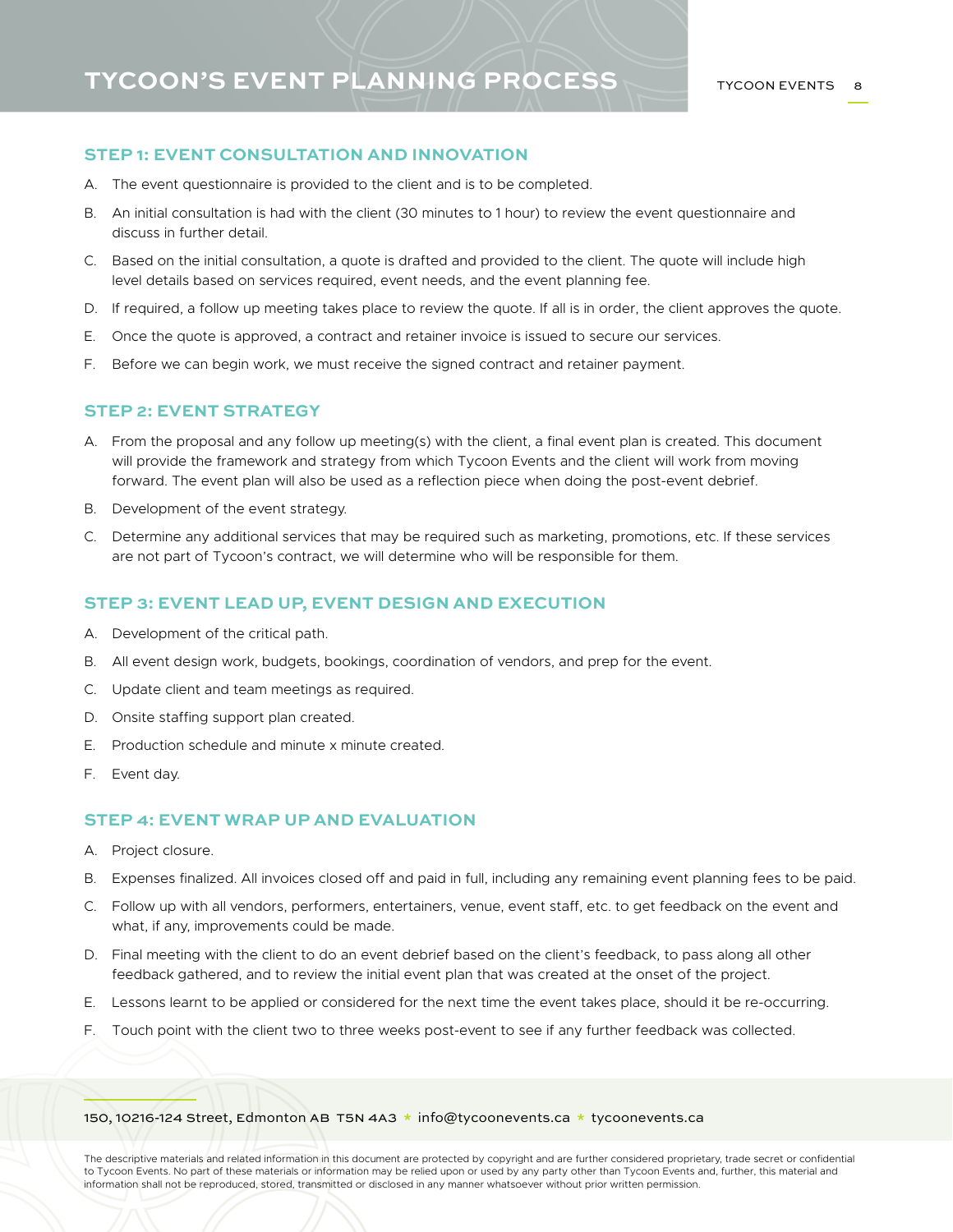# **TYCOON'S EVENT BRIEF QUESTIONNAIRE**

#### **1. FIRST TIMER:**

- a. Has the event been done before or is this the first time?
- b. Is it expected that this event take place again?

#### **2. DATES:**

- a. What are the date(s) of the event?
- b. Are you flexible with the date(s)?

### **3. TIMES:**

- a. Do you have a tentative start and end time for the event?
- b. Are there other timings to be aware of such as a formal program, presentations, etc.?
- c. What is the format of the event?

#### **4. LOCATION:**

- a. Has a venue already been booked?
- b. If so, where is the event being held?
- c. Anything in particular that we should know about the location?

## **5. BUDGET:**

- a. What is the budget for the whole event?
- b. What is the budget for the event planner? Is this included as part of the event budget or as a separate fee?

## **6. PARTICIPANTS:**

- a. How many people are expected to attend the event?
- b. Who is your target audience/demographic for the event?
- c. What would you like participants to remember about their experience?

150, 10216-124 Street, Edmonton Ab T5N 4A3 **\*** info@tycoonevents.ca **\*** [tycoonevents.ca](www.tycoonevents.ca)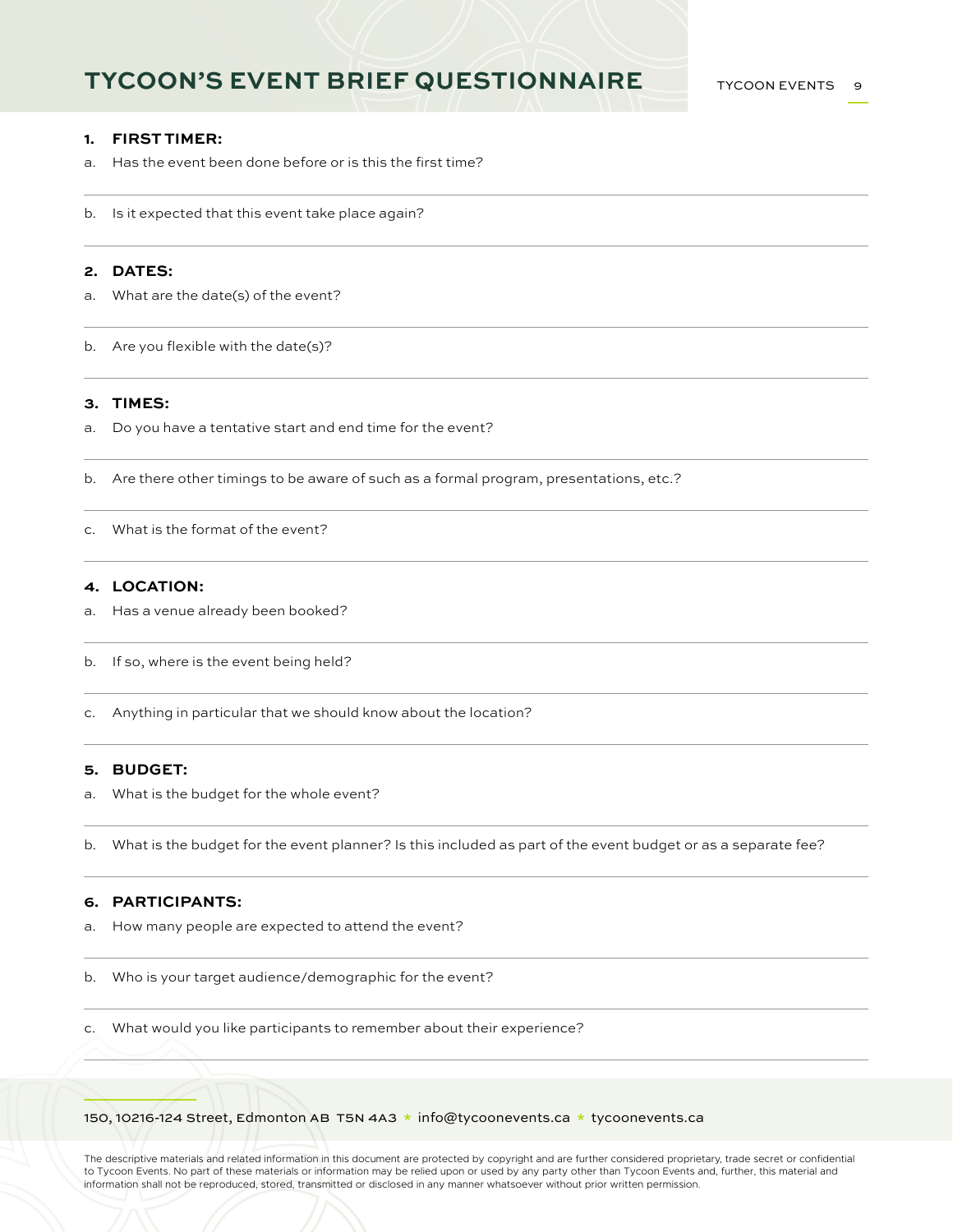# **TYCOON'S EVENT BRIEF QUESTIONNAIRE**

d. Is this a free event to attend or will guests be paying a fee?

## **7. OUR ROLE:**

- a. What services of ours do you require?
- b. Who is managing services such as marketing, promotions, and graphic design?
- c. Who is responsible f or collecting registration and on-site registration?
- d. Have any vendors already been contacted and confirmed? If so, please let us know who they are.

#### **8. YOUR ROLE:**

- a. How hands on and involved would you like to be in the process?
- b. Who is our main contact and go to?
- c. How often would you like to be updated?

#### **9. BRANDING, AESTHETICS, AND ENTERTAINMENT:**

- a. Are there particular colors or branding elements we should be aware of to include as part of the décor or features?
- b. What feel would you like the event to create for your guests?
- c. Are there any styles you would like us to incorporate into the décor?
- d. What elements would you like to include as part of the event? i.e. live music, roving performers, photo booth, live food stations, games and/or activities, etc.

### **10. RESULTS:**

- a. What would you like to achieve with this event? How will success be measured?
- b. If the event has been done before, what worked well and what didn't? What would you like to see done differently? What would you like to see us keep as part of the event?
- c. How will this event align with your larger goals and benchmarks?

150, 10216-124 Street, Edmonton Ab T5N 4A3 **\*** info@tycoonevents.ca **\*** [tycoonevents.ca](www.tycoonevents.ca)